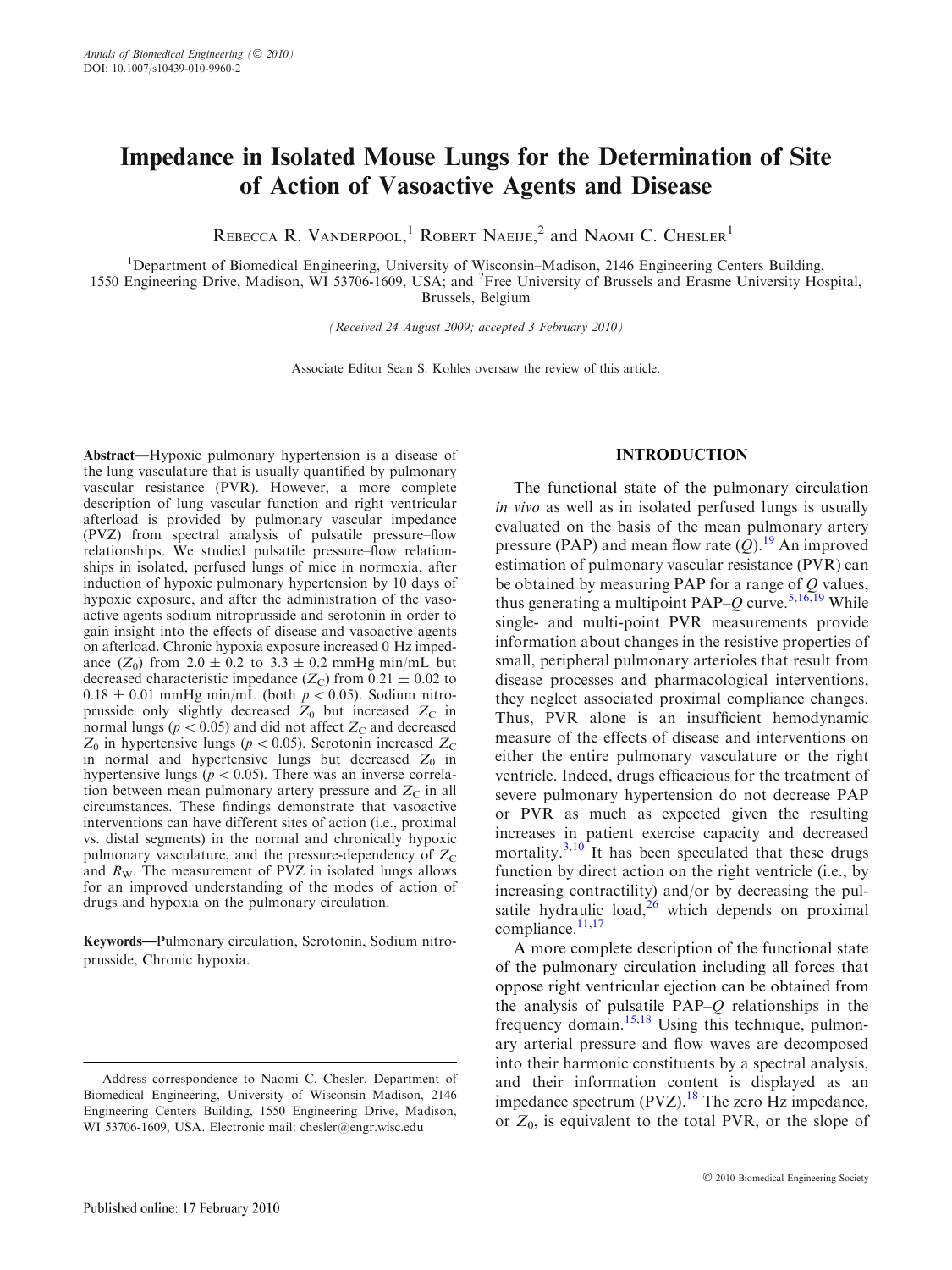the mean PAP–Q curve. At high frequencies relative to the native heart rate, the impedance approaches a constant value,  $Z_C$ , which corresponds to the square root of the inertance (per unit length) divided by the compliance (per unit length) of the proximal segments of the vas-culature.<sup>[18](#page-7-0)</sup> Alternatively,  $Z_C$  can be calculated as the ratio of the fluid density times the pulse wave velocity divided by the luminal cross-sectional area of the prox-imal segments of the vasculature.<sup>[27](#page-7-0)</sup> Essentially,  $Z_{\rm C}$  is the impedance of the proximal vasculature in the absence of wave reflections and neglecting viscous losses either at the luminal surface or in the walls of large arteries themselves. Given its direct dependence on proximal artery diameter and compliance,  $Z_C$  is indispensible to the measurement of proximal artery changes associated with disease and vasoactivity.<sup>[18,19](#page-7-0)</sup> Also, the degree of mismatch between the  $Z_0$  and  $Z_C$  can be used to estimate changes in wave reflection  $(R_W)$  with disease processes and pharmacological interventions, which also affect right ventricular function.<sup>18</sup> The clinical relevance of  $Z_{\rm C}$ ,  $R_{\rm W}$ , and the entire impedance spectrum has been increasingly recognized in diseases of the pulmonary vasculature such as pulmonary hypertension. $4,15$  $4,15$ 

We previously reported on the feasibility of measuring PVZ in isolated, perfused lungs of normal mice, those with embolic pulmonary hypertension and those with chronic hypoxia-induced pulmonary hypertension (hypoxia). $24,25$  In the present study, we sought to demonstrate the utility of isolated lung impedance in differentiating between sites of action of vasoactive agents (i.e., proximal vs. distal) in the pulmonary circulation. We used serotonin and sodium nitroprusside, which were previously reported to increase and decrease PVR, respectively, and have variable effects on  $Z_{\rm C}$  in experimental animals.<sup>[2,9](#page-6-0)[,22](#page-7-0)</sup> In these studies, the observed effects on  $Z_{\rm C}$  could have been obscured by concomitant change in sympathetic nervous system  $\text{tone}^{\text{21}}$  $\text{tone}^{\text{21}}$  $\text{tone}^{\text{21}}$  and anesthesia<sup>[7](#page-6-0)</sup> which cannot be avoided in intact animal preparations. In addition, in isolated lungs, flow rate, airway pressure and left atrial pressure can be independently manipulated. The present results demonstrate that the effects of interventions on  $Z_{\rm C}$  and  $Z_0$  may be dissociated but that  $Z_{\rm C}$  is highly pressure dependent and is in fact inversely related to mean PAP.

#### METHODS

#### Animal Handling

Twelve male 10- to 12-week-old C57BL6/J mice,  $24.1 \pm 1.6$  g weight were used (Jackson Laboratory, Bar Harbor, ME). The mice were subjected to hypoxia in the University of Wisconsin-Madison Biotron facility as previously described. $24$  The mice were exposed to zero days (CTL) or 10 days (HPH) of hypobaric hypoxia ( $n = 6$  at each condition), such that the partial pressure of  $O_2$  was reduced by half. Mice were euthanized with an intraperitoneal injection of 150 mg/kg pentobarbital solution. All protocols and procedures were approved by the University of Wisconsin Institutional Animal Care and Use Committee.

### Isolated Lung Preparation

The isolated, ventilated, perfused mouse lung preparation was used as previously developed and validated for measurement of steady and pulsatile pressure–flow rate relationships<sup>[24,25](#page-7-0)</sup> with some changes to tubing type and tubing length to improve the frequency response. In brief, following euthanasia, the trachea, pulmonary artery and left atrium were cannulated for ventilation, perfusate inflow and perfusate outflow, respectively (Fig. 1). The lungs were ventilated with room air and perfused with heated RPMI 1640 cell culture medium with 3.5% Ficoll (an oncotic agent). A syringe pump was used to create steady pulmonary vascular flow of perfusate whereas a highfrequency oscillatory pump was used in parallel with the syringe pump to superimpose a pulsatile component on the pulmonary vascular flow. Pressure transducers (P75, Harvard Apparatus) measured the PAP and left atrial pressure (LAP). Flow rate  $(Q)$  was measured with an in-line flow meter (Transonic Systems, Inc., Ithaca, NY). Pressures and flows were monitored by continuous display on a laptop computer and recorded at 200 Hz.

#### Pulsatile Flow Protocol

The pulsatile flow rate measurements were per-formed according to established methods<sup>[24,25](#page-7-0)</sup> after initial steady pressure-flow measurements of PAP, LAP and  $Q$  at 1 mL/min. Pulsatile pressure-flow data were recorded for flow rates of the form  $Q = 3 + 2 \sin \theta$  $(2\pi ft)$  mL/min at frequencies  $f = 1, 2, 5, 10, 15$  and 20 Hz. Multiple cycles of oscillation were performed at



FIGURE 1. Schematic of isolated lung set-up showing sites for measurement of instantaneous pulmonary artery flow rate (Q), pulmonary artery pressure (PAP), and left atrial pressure (LAP).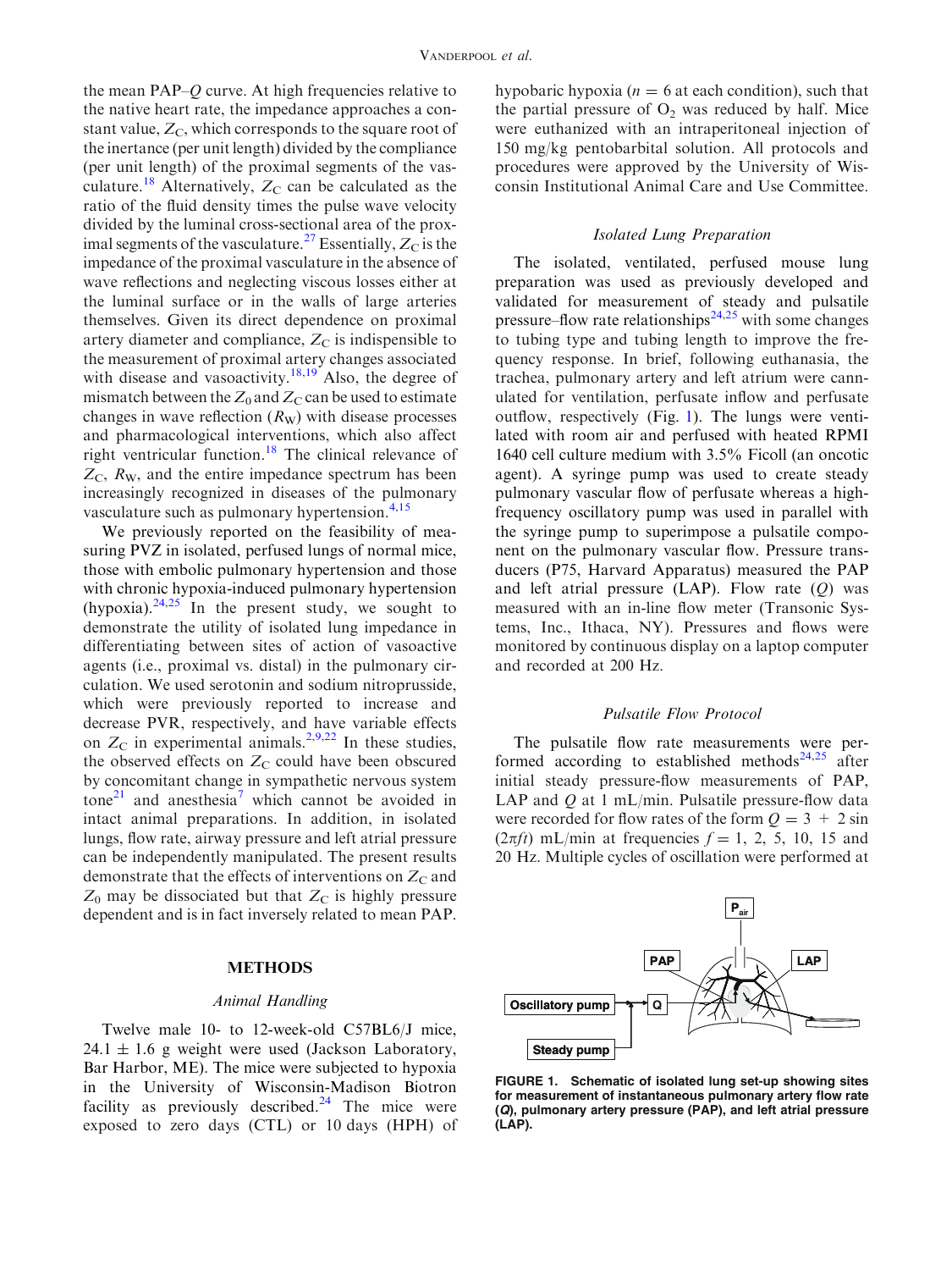each frequency and three sequential trials were performed; each trial from 1 to 20 Hz was completed within 22 s. Pressure and flow data from the last cycle at each frequency were used, averaged over the three trials. No consistent differences in behavior from the first to the third trial were noted for any state in control or hypoxic lungs. Note that flow oscillations of this magnitude  $(1-5 \text{ mL/min})$  could not be consistently generated with our system at frequencies above 20 Hz (approximately twice the normal heart rate for mice). All data were recorded with the lungs inflated at the end inspiratory pressure of 10 cm  $H_2O$ . Between protocols, the lungs were allowed to rest for 1 min with normal ventilation (2–10 cm  $H_2O$  at 90 breaths/min) and a steady flow rate of  $Q = 0.5$  mL/min.

#### Serotonin and Sodium Nitroprusside

Following measurements in a normal state, serotonin (5-hydroxytryptamine, 5-HT; Sigma Chemical Company, St. Louis, MO) was added to the perfusate to a final concentration of  $10^{-4}$  M to induce a constricted state. This concentration was selected based on previous experiments in isolated mouse lungs in which this dose significantly increased PVR.<sup>[13](#page-6-0)</sup> Initial, low steady flow rate measurements were taken 2–3 min after serotonin administration, followed by the pulsatile flow rate measurements. This time point was chosen from our own preliminary studies and from others' work in which the response to serotonin was shown to peak at 5 min and gradually decrease thereafter.<sup>[13](#page-6-0)</sup> Then, sodium nitroprusside (SNP; Sigma Chemical Company, St. Louis, MO) was added to fresh perfusate to a final concentration of  $10^{-2}$  M in order to induce a dilated state. Low steady flow rate measurements were taken 15 min after sodium nitroprusside administration, followed by pulsatile flow rate measurements.

#### Calculations

Pulmonary vascular impedance magnitude (Z) and phase  $(\Theta)$  were calculated from one full sinusoidal cycle of  $\Delta P = PAP - LAP$  and Q at each pulsatile flow rate frequency. Input resistance  $Z_0$  was calculated from the average impedance at the 0th harmonic  $(f = 0$  Hz) for all frequencies. Characteristic impedance  $Z_{\rm C}$  was calculated as the average of  $Z$  values between the first minimum (5 Hz) and the highest frequency imposed (20 Hz) and  $R_W$  was calculated as  $(Z_0 - Z_{\rm C})/(Z_0 + Z_{\rm C})^{20}$  $(Z_0 - Z_{\rm C})/(Z_0 + Z_{\rm C})^{20}$  $(Z_0 - Z_{\rm C})/(Z_0 + Z_{\rm C})^{20}$ 

#### **Statistics**

Absolute changes in study endpoints with regard to state (normal tone, SNP or 5HT) and hypoxia exposure (CTL vs. HPH) were analyzed using a generalized least squares (gls) for repeated measures with an unstructured variance–covariance structure. Following a comparison of factors, we found in the linear model that the main effect of exposure was significant with significant interaction with frequency. The main effect of state was also significant, with significant interaction with frequency. We then built contrast matrices to investigate changes in Z as a function of state and frequency and, separately, changes in Z as a function of exposure and frequency. We could not conclude that the interaction between all three factors was significant in this sample size  $(n = 6$  each condition). No violations of the normality assumption were found and p-values less than 0.05 were considered significant. A Bonferroni adjustment was performed when comparing SNP or 5HT to the normal tone state. All *p*-values were two-sided and all statistical analyses were performed using R software (R-project.org, version 2.5.1). All data are presented in terms of means  $\pm$  standard deviation.

## **RESULTS**

As expected, hypoxia increased PAP regardless of the presence or absence of vasoactive agent. In control and hypoxic lungs perfused with steady flow, serotonin increased PAP while sodium nitroprusside decreased it (Fig. 2).

All impedance spectra had the expected ''L''-shape with a high amplitudes at zero frequency and a rapid decline to low amplitudes at higher frequencies with moderate oscillations (Fig. [3](#page-3-0)). The phase angles were negative at low frequencies and approached zero at higher frequencies.



FIGURE 2. Pulmonary artery pressure at a flow rate of 1 mL/min for control (CTL) and chronically hypoxic (HPH) mouse lungs in the normal tone state, with serotonin and sodium nitroprusside. \*  $p < 0.05$  vs. 0-day;  $\frac{1}{p} < 0.05$  for change from normal to serotonin or sodium nitroprusside.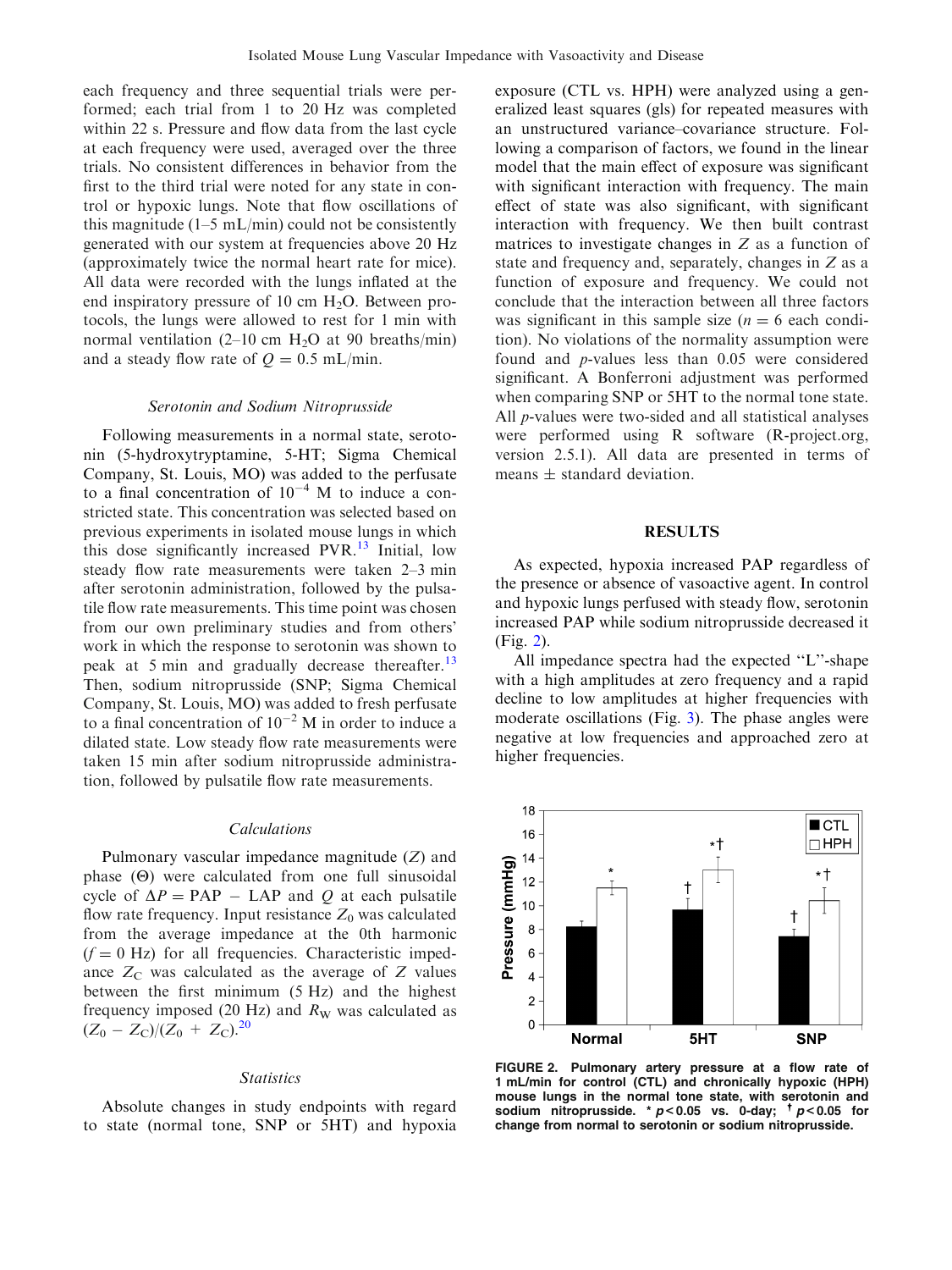<span id="page-3-0"></span>

FIGURE 3. Pulmonary vascular impedance magnitude (Z) and phase ( $\theta$ ) spectra in isolated perfused lungs from (a) control (CTL) and chronically hypoxic (HPH) mouse lungs under normal tone conditions, (b) CTL lungs exposed to serotonin (5HT, white) and sodium nitroprusside (SNP, grey) and (c) HPH lungs exposed to serotonin (5HT, white) and sodium nitroprusside (SNP, grey). Note the changes in scale on the y-axis for each panel.  $*^{p}p<0.05$  vs. 0-day;  $p<0.05$ for change from normal tone to serotonin or sodium nitroprusside.

Hypoxia increased PVZ magnitude at 0 Hz  $(Z_0)$ and decreased the magnitude at higher frequencies, resulting in a cross-over between the two spectra. Hypoxia also decreased phase angle at low frequencies (Fig.  $3a$ ).

In control lungs (Fig. 3b), serotonin had no effect on  $Z_0$  but otherwise shifted the ratio of pressure to flow moduli to higher pressures at all frequencies. As a consequence, serotonin increased  $Z_{\rm C}$ ; the increase in  $Z_{\rm C}$  relative to  $Z_0$  resulted in decreased  $R_{\rm W}$  (Table [1](#page-4-0)). Phase angle was unaffected. Sodium nitroprusside tended to decrease  $Z_0$  and increase impedance magnitudes at higher frequencies such that  $Z_{\rm C}$  increased and  $R_W$  decreased. Again, phase angle was unaffected.

In hypoxic lungs (Fig. 3c), serotonin paradoxically decreased  $Z_0$  and shifted the ratio of pressure to flow moduli to higher pressures at all frequencies, thereby increasing  $Z_{\rm C}$ . Here, the combined effects of decreased  $Z_0$  and increased  $Z_C$  resulted in decreased  $R_W$ . Sodium nitroprusside decreased  $Z_0$  and had no effects at higher frequencies such that  $Z_{\rm C}$  remained constant. The drop in  $Z_0$  alone was sufficient to decrease  $R_W$ . Phase angle was unaffected by either serotonin or sodium nitroprusside.

To examine how changes in  $Z_{\rm C}$  and  $R_{\rm W}$  due to hypoxia and vasoactive agents were dependent on pressure, we plotted each vs. mean PAP (estimated from mean  $Q \times Z_0$  + mean LAP) (Figs. [4](#page-4-0) and [5](#page-4-0)). While hypoxia decreased  $Z_{\rm C}$ , it also increased mean PAP such that the  $Z_{C}$ –PAP relationship for control and hypoxic lungs in the normal state was inversely curvilinear. Sodium nitroprusside had the opposite effect of hypoxia, decreasing mean PAP and increasing  $Z_{\rm C}$  (Fig. [4](#page-4-0)). As a result,  $Z_{\rm C}$  for control and hypoxic lungs in the normal state and as treated with sodium nitroprusside could be plotted along one curve, demonstrating an inverse correlation  $(R^2 = 0.76,$  $p < 0.001$ ). In contrast, serotonin shifted the Z<sub>C</sub>–PAP relationship upwards. An inverse relationship was still evident but administration of serotonin increased scatter ( $R^2 = 0.033$ ), examples of which are the two hypoxia lungs (striped triangles) that are close to the normal state values. The proximity of these points to the normal and sodium nitroprusside  $Z_{\rm C}$ –PAP curve suggest that serotonin did not act on the arteries in these lungs to the same degree or in the same way as in the other lungs.

 $R_W$  also exhibited a marked dependency on mean PAP (Fig. [5\)](#page-4-0). While hypoxia increased mean PAP and  $R_W$ , sodium nitroprusside decreased mean PAP and  $R_W$ , creating a highly correlated and significant  $R_{\text{W}}$ -PAP relationship ( $R^2 = 0.93$ ;  $p < 0.001$ ).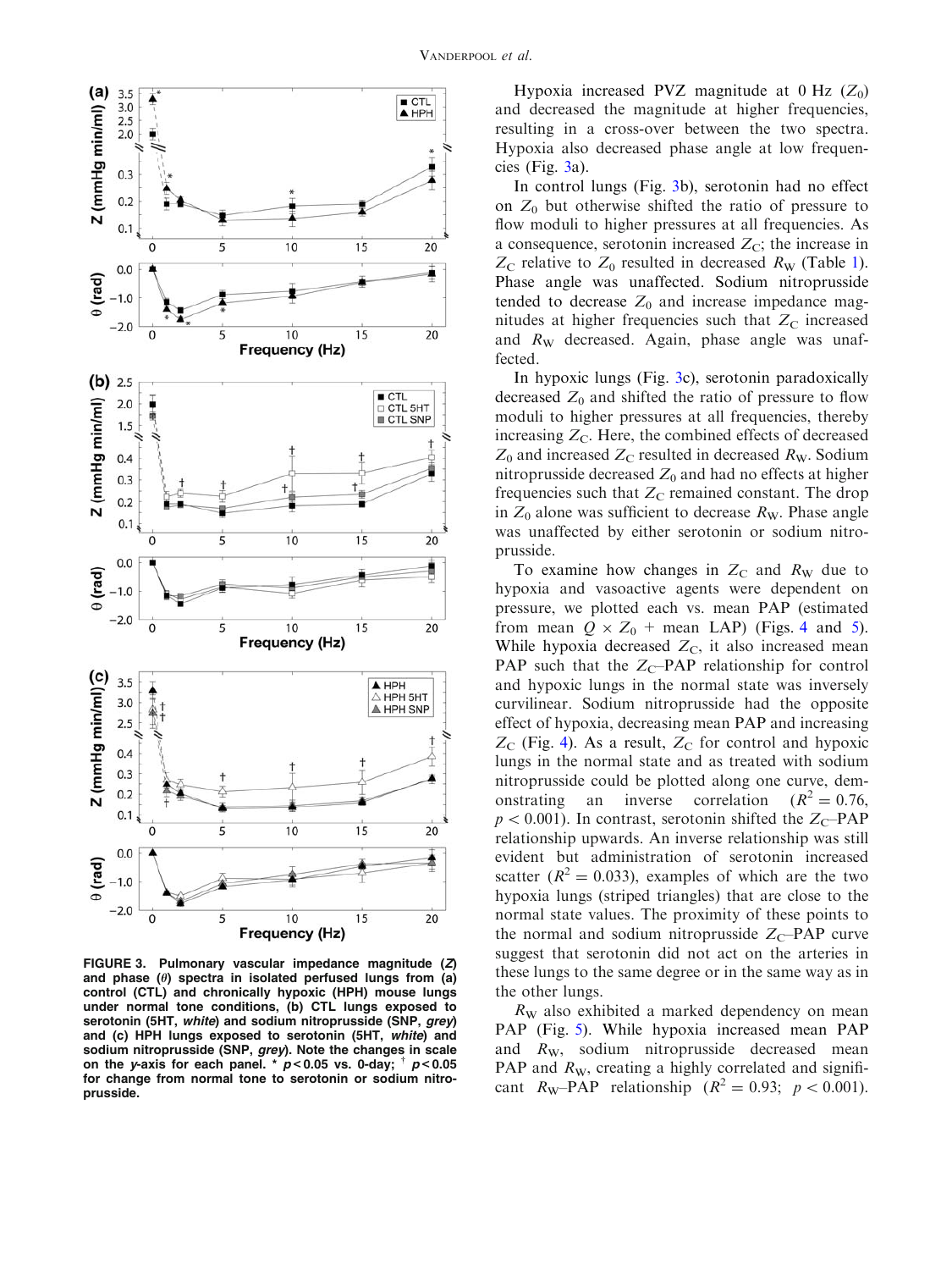<span id="page-4-0"></span>TABLE 1. Metrics of impedance  $(Z_0, Z_c, R_W)$  for control (CTL) and hypoxic (HPH) mouse lungs in the normal tone state or treated with serotonin (5HT) or sodium nitroprusside (SNP).

|                   | $Z_0$ (mmHg min/mL)          |                                     | $Z_{\rm C}$ (mmHg min/mL)                             |                                             | $R_W$ (dimensionless)                                  |                                                                |
|-------------------|------------------------------|-------------------------------------|-------------------------------------------------------|---------------------------------------------|--------------------------------------------------------|----------------------------------------------------------------|
|                   | CTL                          | <b>HPH</b>                          | CTL                                                   | HPH                                         | CTL                                                    | HPH                                                            |
| Normal            | $2.0 + 0.2$                  | $3.3 + 0.2^*$                       | $0.21 + 0.02$                                         | $0.18 \pm 0.01*$                            | $0.81 + 0.03$                                          | $0.90 \pm 0.01*$                                               |
| 5HT<br><b>SNP</b> | $2.0 \pm 0.2$<br>$1.7 + 0.1$ | $2.8 + 0.4***$<br>$2.7 + 0.4^{*,+}$ | $0.32 \pm 0.04^{\dagger}$<br>$0.24 \pm 0.1^{\dagger}$ | $0.27 + 0.04^{\dagger}$<br>$0.18 \pm 0.01*$ | $0.72 \pm 0.03^{\dagger}$<br>$0.75 \pm 0.02^{\dagger}$ | $0.82 \pm 0.02$ <sup>*,†</sup><br>$0.87 + 0.02$ * <sup>1</sup> |

\*  $p$  < 0.05 vs. 0-day;  $\frac{1}{p}$  < 0.05 for change from normal tone to serotonin or sodium nitroprusside.



FIGURE 4. Characteristic impedance  $(Z_C)$  as a function of mean pulmonary artery pressure (mean PAP) for control (CTL, squares) and hypoxic (HPH, triangles) mouse lungs in a normal tone state and treated with serotonin (5HT, white) or sodium nitroprusside (SNP, gray). Note that serotonin shifts the  $Z_C$ –PAP relationship upward. (Striped triangles represent where serotonin did not generate the same effect.)



FIGURE 5. Index of wave reflection  $(R_W)$  as a function of mean pulmonary artery pressure (mean PAP) for control (CTL, squares) and hypoxic (HPH, triangles) mouse lungs in a normal tone state and treated with serotonin (5HT, white) or sodium nitroprusside (SNP, gray). Note that serotonin shifts the R<sub>W</sub>-PAP relationship downward. (Striped triangles represent where serotonin did not generate the same effect.)

Serotonin shifted the  $R_W$ –PAP relationship curve downward by decreasing  $R_W$  with no change to mean PAP. As with  $Z_{\rm C}$ , serotonin appears to not have had the same effect on two lungs (striped triangles), which appear similar to untreated lungs.

#### DISCUSSION

The novel experimental findings in the present study are the relationships between  $Z_{\rm C}$  and mean PAP and between  $R_W$  and mean PAP, which allow us to identify potentially independent effects that vasoactive agents and hypoxia can have on proximal and distal sites in the pulmonary circulation, which we discuss below.

 $Z_{\rm C}$  can be calculated as the square root of inertance divided by compliance or the ratio of the fluid density  $(\rho)$  times the pulse wave velocity divided by the luminal cross-sectional area of the proximal segments of the vasculature. $^{27}$  $^{27}$  $^{27}$  For a single, straight tube with elastic modulus E, radius r and wall thickness  $h$ , then,  $Z_C$  is proportional to  $\frac{\rho Eh}{r^5}$  $\mathbb{Z}$ . As determined by  $E$ , proximal arterial radius  $r$  increases with mean PAP and by conservation of mass, h decreases. In addition, in arteries, which are strain-stiffening,  $^{14}$  $^{14}$  $^{14}$  E also may be a function of mean PAP. The consequence of these theoretical relationships is that distal vascular changes that increase PVR and thus mean PAP increase  $r$ , which decreases  $Z_{\rm C}$  in an inversely curvilinear way (Fig. 4; CTL, CTL SNP, HPH SNP data). Proximal decreases in  $r$  that are not caused by a decrease in mean PAP increase  $Z_C$  by shifting this curve upward (Fig. 4; CTL 5HT and HPH 5HT data).

In these ways, the  $Z_{\rm C}$ -mean PAP relationship can provide important insights into the independent effects of vasoactive agents and hypoxia on the proximal and distal vasculature, with the caveat that changes in diameter and stiffness cannot be independently ascertained. In particular, our data suggest that hypoxia acts distally to increase PVR, which in turn causes proximal artery dilation. Hypoxia may also act proximally to cause dilation and proximal artery stiffening. Sodium nitroprusside acts distally to decreases PVR, which decreases proximal artery diameter but does not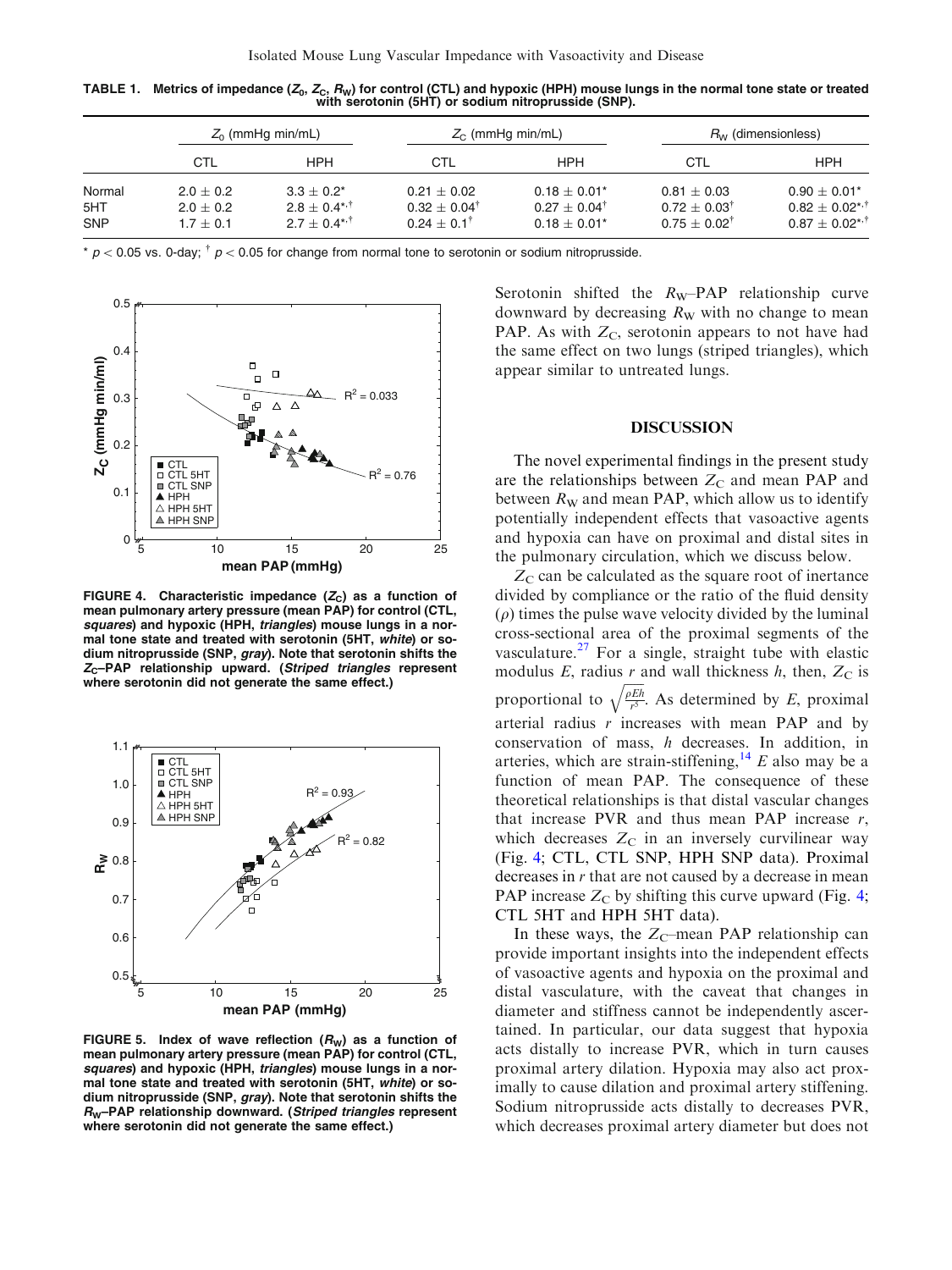appear to independently dilate the proximal arteries. In contrast, under pulsatile flow conditions, serotonin had little effect distally but significant impact proximally, decreasing diameter and possibly also stiffness.

These experiments were performed using isolated, perfused mouse lungs to avoid the effects of systemic hemodynamic changes associated with physiological and pharmacological interventions. It has been shown that anesthesia, $\frac{7}{1}$  $\frac{7}{1}$  $\frac{7}{1}$  volume status<sup>[6](#page-6-0)</sup> and level of sympathetic nervous system activation $21$  can markedly affect pulmonary vascular impedance and function. Using the isolated lung system, we can investigate the impact of vasoactive agents and disease on pulmonary vascular function independent of these variables. In addition, this system allows independent control of flow rate, flow pulsation frequency, airway pressure and left atrial pressure. Finally, by utilizing mouse lungs, future comparisons to pulmonary vascular function defects in genetically engineered strains are possible.

Previously, hypoxia has been shown to increase  $Z_0$ but otherwise act on pulmonary vascular impedance in variable ways depending on the animal model used. In isolated mouse lungs, our group previously found that chronic hypoxia increased  $Z_0$  but decreased  $Z_C^{24}$  $Z_C^{24}$  $Z_C^{24}$  as confirmed here. A few differences from this previous report are worth mentioning. First, variability in the impedance was lower in the current study (with the same sample size), which we attribute in part to the use of only male mice. Second, impedance magnitude at 20 Hz was greater for control and hypoxic mice in the current study (although within the standard deviations of the prior study) because of small modifications to the testing system such as the use of stiffer tubing and shorter lengths of tubing, which increased the frequency response. These last changes in particular likely affected the measured impedance phase, which was largely frequency-independent in prior work $^{25}$  $^{25}$  $^{25}$  or had such large variability that no pattern could be discerned. $24$  In the current study, impedance phase increased with increasing frequency above 5 Hz and was significantly different between control and hypoxic lungs at 1, 2 and 5 Hz (Fig.  $3a$ ).

Serotonin has been shown to have variable effects on the pulmonary circulation in terms of site of action (proximal vs. distal), efficacy and duration of efficacy. We perfused isolated lungs with serotonin under low, steady flow conditions and demonstrated an increase in PAP in control and hypoxic lungs. However, during pulsatile perfusion, no elevation of  $Z_0$  was evident. Indeed, in hypoxic lungs, serotonin decreased  $Z_0$ . This confounding result is likely explained by the different pulmonary vascular responses to steady and pulsatile flow and the loss of efficacy of serotonin over time. With regard to the former, we have previously shown that exposing isolated lungs to pulsatile flow decreases PVR and have suggested that the mechanism is akin to mechanical pre-conditioning.<sup>[24](#page-7-0)</sup> With regard to the latter, it is well known that the vascular response to serotonin decreases with time<sup>[13](#page-6-0)</sup> and we could not measure the responses to steady and pulsatile flow simultaneously.

Here, we also showed that serotonin increased characteristic impedance. Prior intact animal studies have shown that serotonin either increases $1,12$  or does not change  $Z_C$ <sup>[2,](#page-6-0)[22](#page-7-0)</sup> However, two key differences exist between these prior studies and ours. First, as noted above, our results are not confounded by the consequences of changes in blood volume, sympathetic nervous system activity and anaesthetic agent since they were obtained in isolated lungs. Second, and perhaps more importantly, in Bargainer,<sup>[1](#page-6-0)</sup> Bergel and Milnor,<sup>[2](#page-6-0)</sup> Hammon *et al.*,<sup>[12](#page-6-0)</sup> and Reuben *et al.*,<sup>[22](#page-7-0)</sup>  $Z_C$  was measured when PAPs were elevated, presumably due to the effects of serotonin on the distal pulmonary vasculature. In our study, PAP was not elevated when  $Z_{\rm C}$  was measured. Thus, we are able to separate the effect of increased pressure—which decreases  $Z_C$  by increasing proximal artery radius—from serotonininduced proximal constriction—which increases  $Z_C$ . Here then we demonstrate the utility of the isolated lung system for differentiating between proximal and distal effects of serotonin, which have long been controversial in the literature. In particular, for the time point at which our pulsatile flow data were collected, our results demonstrate that the effects of serotonin were largely proximal in both the control and hypoxic lungs; the distal effects were either non-existent or paradoxical (Fig. [4\)](#page-4-0). This situation may occur because metabolic inactivation of serotonin is faster in the distal arteries than in the proximal arteries in mouse lungs.

Sodium nitroprusside is an effective pulmonary vasodilator but also well-known activator of the sympathetic nervous system. Thus, in an intact animal, the direct effects of sodium nitroprusside on pulmonary arteries may be confounded by systemic effects. Previously, sodium nitroprusside has been found to shift PAP-Q relationships to lower pressures without changing  $Z_{\rm C}$  in intact dogs exposed to acute hypoxia.<sup>[9](#page-6-0)</sup> However, since sodium nitroprusside did not eliminate the effects of acute hypoxia on PAP, these measurements were taken with the animal in a relatively hypertensive state.<sup>[9](#page-6-0)</sup> Our current analysis suggests that  $Z_{\rm C}$  is highly dependent on mean PAP and should be interpreted with close attention to mean PAP. Here, we found that sodium nitroprusside tended to decrease  $Z_0$ and increased  $Z_{\rm C}$  in control lungs; in contrast, in hypoxic lungs,  $Z_0$  decreased significantly and  $Z_C$  did not change. To interpret these findings, we note that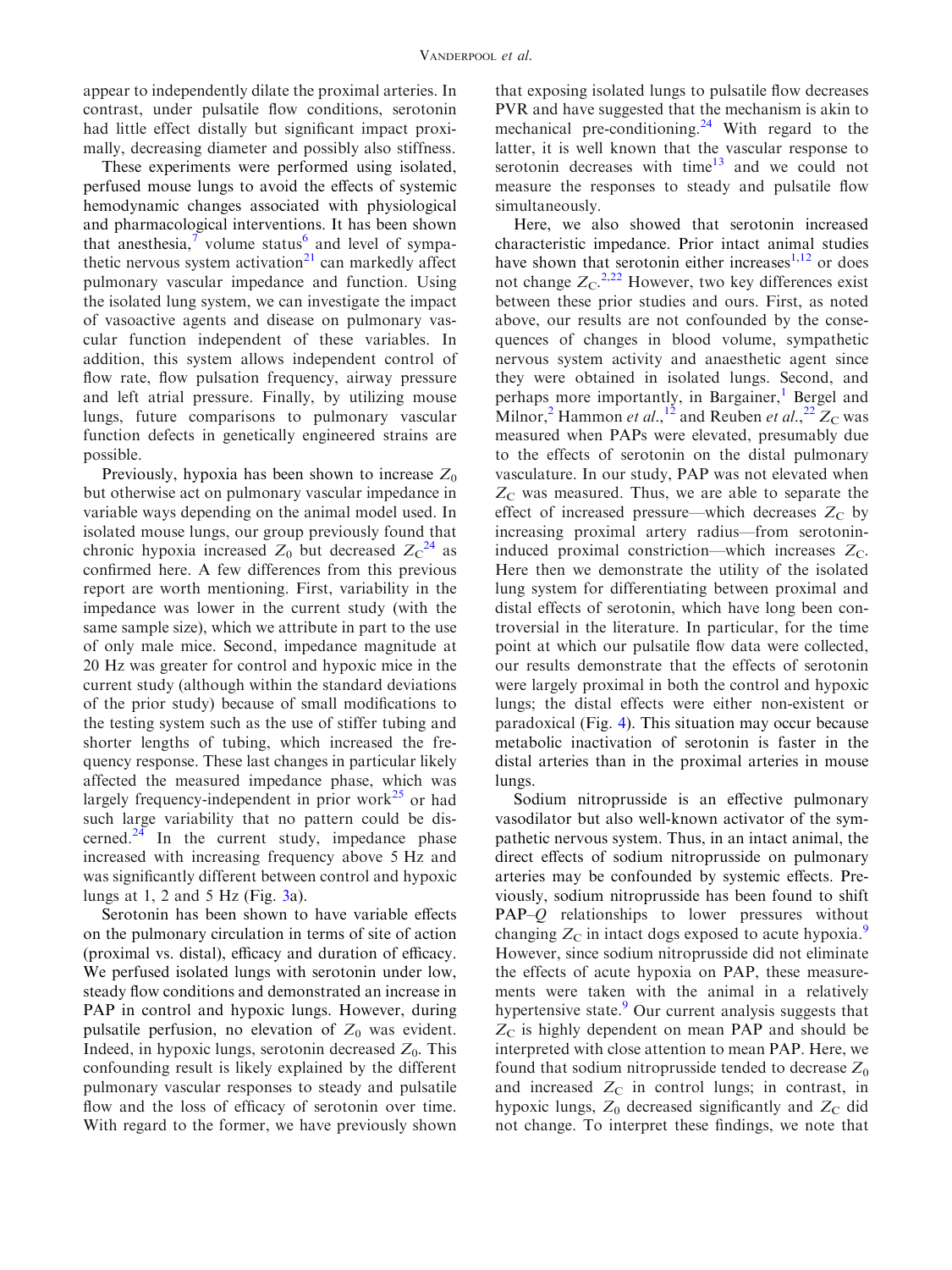<span id="page-6-0"></span>the inverse curvilinear relationship makes  $Z_{\rm C}$  more sensitive to small changes in mean PAP (and thus in  $Z_0$ ) at low pressures and less sensitive to small changes in mean PAP at high pressures. As discussed above, these  $Z_{\rm C}$ –mean PAP relationships suggest that sodium nitroprusside acts mostly distally, when it acts, and does not appear to have independent proximal effects in either control or hypoxic lungs.

### Limitations

Limitations in this study must be acknowledged. We did not create dose–response curves for control and hypoxic mouse lungs to sodium nitroprusside or serotonin. Instead, we selected doses that produced the expected effects on PAP and used the same concentration of both drugs for control and hypoxia. It is likely that different concentrations of drugs would have different proximal and distal effects and durations of effect. In addition, we did not obtain PVZ results above 20 Hz, which is only twice the native heart rate of the mouse, $^{23}$  $^{23}$  $^{23}$  because the system cannot generate higher frequency oscillations in flow of the same magnitude  $(1-5 \text{ mL/min})$ . We cannot exclude that additional information could be obtained at higher frequencies and that our calculation of  $Z_{\rm C}$  would change if these were included. However, in vivo the lower harmonics contain the most power and thus the most information[.18](#page-7-0) In addition, our calculations of impedance spectra are based on pulsatile waveforms with single frequencies that were imposed in a fixed order. Time-dependent effects, such as loss of drug efficacy, could therefore have affected our higher frequency data more than our lower frequency data. However, given the short duration of all pulsatile flow trials (66 s in total for three sequential trials from  $f = 1-20$  Hz), this effect is likely to be small.

In the isolated perfused lung system, due to the lower than physiological flow rate (by about 3-fold) and perfusate viscosity (by 3- to 4-fold), mean PAP is lower than commonly reported in vivo in control and hypoxic mice.<sup>8</sup> Since we found here that  $Z_{\rm C}$  and  $R_{\rm W}$ are highly pressure-dependent, this difference likely dramatically affects the measured values of impedance metrics. Thus, at this time, our results cannot be compared to in vivo measurements of impedance.

## **CONCLUSION**

Experimentally, measurement of pulsatile pressure– flow relationships in isolated lungs enables a more complete understanding of the effects of hypoxia and drugs on pulmonary vascular function. The feasibility shown here for isolated perfused mouse lungs is particularly relevant to future studies on the pulmonary vascular consequences of specific gene mutations and deletions in genetically engineered mouse models.

## ACKNOWLEDGMENTS

This research was supported by the Belgium-Luxembourg Fulbright Scholar Program (NCC), National Institutes of Health grants R01HL086939 (NCC) and 1UL1RR025011 (from the Clinical and Translational Science Award program of the National Center for Research Resources). The authors would also like to thank Jens Eickhoff for guidance on the statistical analyses.

#### REFERENCES

- <sup>1</sup>Bargainer, J. Pulse wave velocity in the main pulmonary
- artery of the dog. *Circ. Res.* 20(6):630–637, 1967.<br><sup>2</sup>Bergel, D., and W. Milnor. Pulmonary vascular Impedance in the dog. *Circ. Res.* 16:401–415, 1965.
- ${}^{3}$ Castelain, V., *et al.* Pulmonary artery pressure-flow relations after prostacyclin in primary pulmonary hypertension. Am. J. Respir. Crit. Care Med. 165(3):338–340, 2002. <sup>4</sup> <sup>4</sup>Champion, H., E. Michelakis, and P. Hassoun. Comprehensive invasive and noninvasive approach to the right ventricle-pulmonary circulation unit: state of the art and clinical and research implications. Circulation 120(11):992– 1007, 2009.
- ${}^5$ Chemla, D., et al. Haemodynamic evaluation of pulmonary hypertension. Eur. Respir. J. 20(5):1314-1331, 2002.
- ${}^{6}$ Dujardin, J., *et al.* Effects of blood volume changes on characteristic impedance of the pulmonary artery. Am. J. Physiol. 242(2):H197–H202, 1982. <sup>7</sup>
- <sup>7</sup>Ewalenko, P., et al. Pulmonary vascular impedance vs. resistance in hypoxic and hyperoxic dogs: effects of propofol and isoflurane. *J. Appl. Physiol.* 74(5):2188–2193, 1993.
- <sup>8</sup>Fagan, K., et al. Attenuation of acute hypoxic pulmonary vasoconstriction and hypoxic pulmonary hypertension in mice by inhibition of Rho-kinase. Am. J. Physiol. Lung Cell. Mol. Physiol. 287(4):L656-L664, 2004.
- <sup>9</sup>Fesler, P., et al. Effects of sildenafil on hypoxic pulmonary vascular function in dogs. J. Appl. Physiol. 101:1085–1090,
- <sup>2006.</sup> <sup>10</sup>Galiè, N., *et al.* A meta-analysis of randomized controlled trials in pulmonary arterial hypertension. Eur. Heart J.
- $30(4)$ :394–403, 2009.<br><sup>11</sup>Gan, C., *et al.* Noninvasively assessed pulmonary artery stiffness predicts mortality in pulmonary arterial hypertension. *Chest*  $132(6):1906-1912$ ,  $2007$ .
- $12$ Hammon, J. J., et al. Analysis of pulsatile pulmonary artery blood flow in the unanesthetized dog. *J. Appl. Physiol.* 50(4):805–813, 1981.
- <sup>13</sup>Held, H., C. Martin, and S. Uhlig. Characterization of airway and vascular responses in murine lungs. Br. J. Pharmacol. 126(5):1191-1199, 1999.
- $14$ Humphrey, J. D., and S. L. Delange. An Introduction to Biomechanics: Solids and Fluids, Analysis and Design. New York: Springer, pp. 631, xviii, 2004.